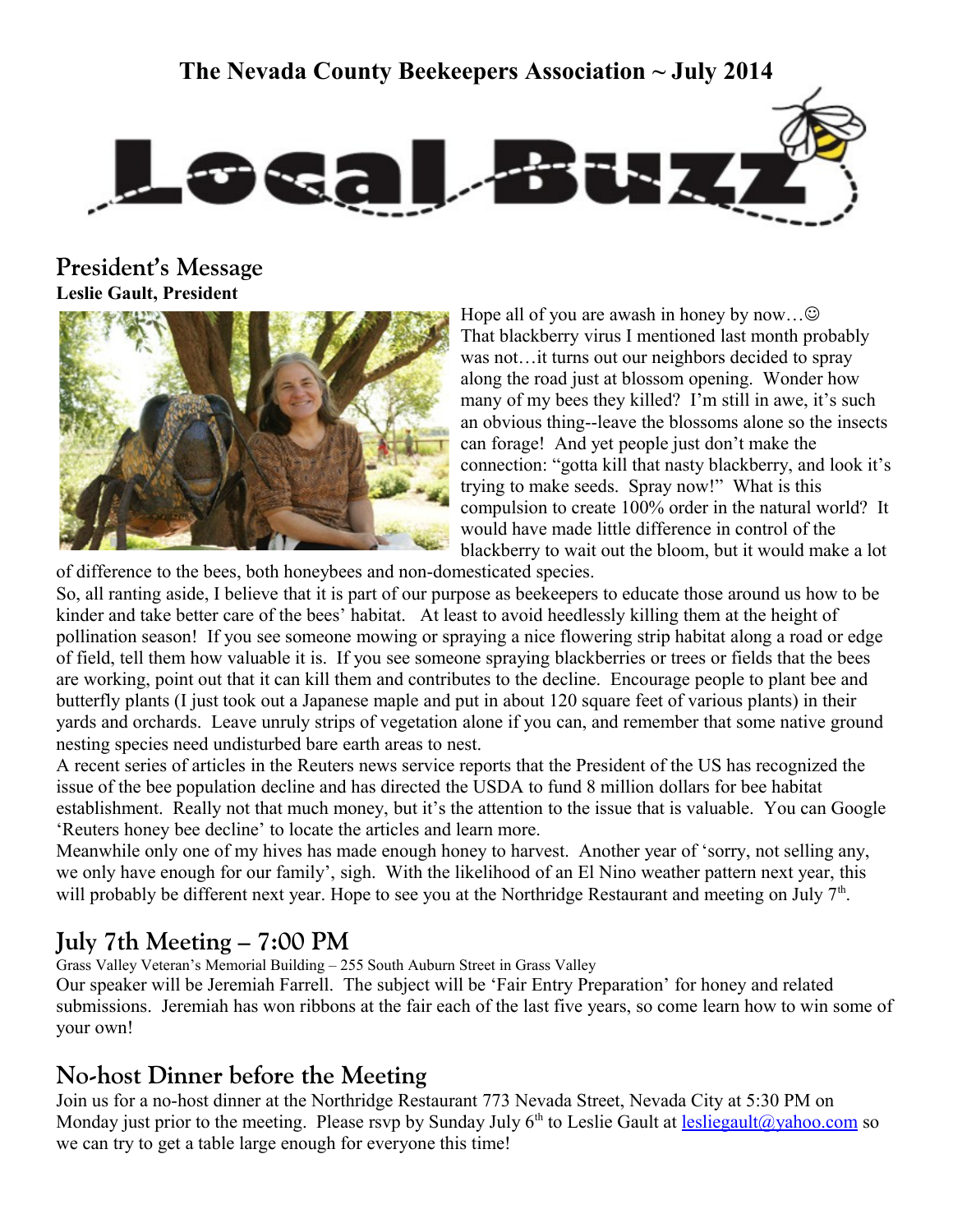# **Club Reminders**

**Fair Booth Shifts** - The Nevada County Fair starts August 6th thru 10th and with that we need members to sign up for 4 hour shifts to fill the Bee Booth. Please contact Karla Hanson  $\omega$  QueenBeez $\omega$ att.net and let her know which day or days and shift you would like to do. Available shift times are 10:00AM to 2:00PM, 2:00PM to 6:00PM and 6:00PM to 10:00PM. Sign up early for your favorite time and day.

**Bee Booth Cleanup** - Don't forget the Bee Booth clean up and Bar B Que Potluck on August 3. Clean up starts at 5:00PM and the Bar B Que starts at 6:00.

**Raffle Items** - This is the best time of year to garden... So please remember to bring some of your plants to the Bee Meeting for the raffle. Or any other items that you think will be good raffle items including plants, eggs, jewelry, soaps, bee items, jams, beautiful metal garden art, the list goes on and on... Thanks to everyone!

## **Bee Bits**

### **Randy Oliver, Contributor**

 As I type these words, the honey flow is ending at lower elevations, but still on in some yards above 2500 ft. Blackberry was again disappointing, but as I taste the honey in combs as I inspect colonies, I've been amazed at the wide diversity of honey flavors this season.

We're running a few experiments as usual. One to see whether there is benefit to feeding pollen sub during a natural pollen flow. Another to see whether mite treatment with amitraz has a negative effect upon colony buildup.

And then we're testing some methods for bringing down high mite levels at this time of year. This is the first time in many years that we've run colonies for a second season without completely nuking them up in spring. It amazes me how much harder it is to keep an overwintered colony in good shape than it is to build up a split for honey production. Swarming and varroa issues are far greater with 2nd-year colonies.

We've been doing dozens of mite washes to put together a group of highly-infested hives to test various mite treatment methods. There is a new Hopguard II product just registered in California, which seems to work quite well, based upon treatment of 40 nucs last week. We'll be testing it further. This is a food-grade "organic" treatment with great promise.

Changing subject to larger problems, the bears are active in Nevada County right now. We had three break ins last week. Check your electric fences and lay chicken wire on the ground if necessary.

On the research front, it's looking more and more like there is a single strain of recombinant Deformed Wing Virus (DWV) that causes most of our bee health problems. But it's only a problem when injected by varroa—so the two go hand in hand. The most recent study can be found at

[http://www.plospathogens.org/article/info:doi/10.1371/journal.ppat.1004230.](http://www.plospathogens.org/article/info:doi/10.1371/journal.ppat.1004230) It's a heavy read. The authors have already contacted me asking me for samples from California to see whether their findings hold true here.

On the national front, President Obama recently signed a Presidential Memorandum for a Pollinator Protection Task Force [\(http://www.whitehouse.gov/the-press-office/2014/06/20/presidential-memorandum-creating](http://www.whitehouse.gov/the-press-office/2014/06/20/presidential-memorandum-creating-federal-strategy-promote-health-honey-b)[federal-strategy-promote-health-honey-b\)](http://www.whitehouse.gov/the-press-office/2014/06/20/presidential-memorandum-creating-federal-strategy-promote-health-honey-b). This effort may result in the promotion of more sustainable agricultural practices, as well as more restrictive labeling of pesticides.

Due to the mild winter, varroa may be more of a problem this year than normal. I strongly suggest that you begin monitoring mite levels by either alcohol wash or sugar shake.

Due to the drought, be prepared to feed pollen sub to your colonies later this summer. Keep an eye on how well the bees are feeding the young larvae. If the nurses start to cut back on jelly, then feed.

Happy Beekeeping!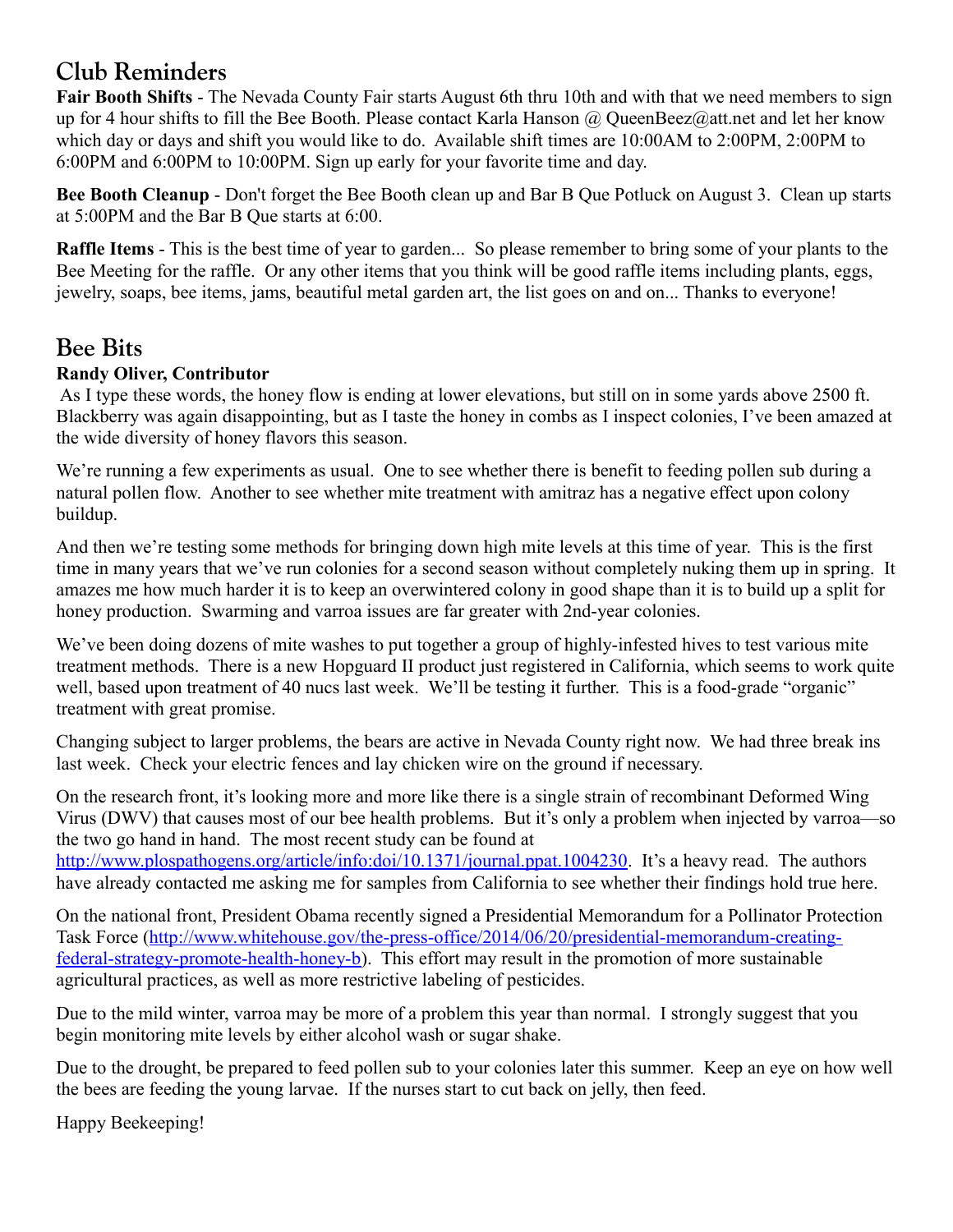# **Logo Contest Deadline July 7th**

Don't forget, Monday July 7th at the meeting is your last chance to deliver your submission for the NCBA's logo contest! The winning logo will be used on the Association's website, newsletter, and other applications. Please submit a large and small printed copy of your logo, plus an electronic version to Leslie Gault, PO Box 548, Chicago Park, CA 95712, or bring it to the July meeting.

## **Potluck at the Fairgrounds August 3rd**

## **Karla Hanson, Coordinator**

August  $3<sup>rd</sup>$  is the Potluck BBQ for the fair. Which EVERYONE is welcome to come to. The more the merrier... Come help clean up the bee booth at 5:00PM and then dinner starts at 6:00PM. Enjoy an evening with fellow beekeepers. It's always an evening of learning something new, having fun, lots of laughter and plenty of good food. The club furnishes the gourmet hot dogs, hamburgers or vegetarian meat substitute when asked. With all the fixings too! Contact Karla Hanson at (queeneez $@at.$ net) know if you are coming and what kind of meat you prefer.

# **Nevada County Fair Competition Handbook**

Entering the Nevada County Fair is fun and a good way to show off your bees' work. We need to keep supporting the County Fair honey competition, as we are one of the few remaining in the State. So enter! The Nevada County Fair competition handbook, which has all you need to know about entering an exhibit in the fair, is now available. You may obtain one at the fairgrounds offices or online at

[http://nevadacountyfair.com/fair/2014-fair-enter-exhibit/competition-handbook-2014/.](http://nevadacountyfair.com/fair/2014-fair-enter-exhibit/competition-handbook-2014/) Bee products are under the 'Adult' Category Division 38, "Honey". Entry forms are due by Friday, July 18 at 4 pm. Receiving is Thursday, July 31 from 11 am - 7 pm, and judging is Friday, August 1 at 10 am. Exhibits must be delivered to the Northern Mines building, and there is no entry fee. The categories are:

- 1. Three 1 lb. jars of liquid honey (white-light)
- 2. Three 1 lb. jars of liquid honey (medium)
- 3. Three 1 lb. jars of liquid honey (dark)
- 4. Three section boxes or rounds of comb honey
- 5. Three 12 oz. pieces or 1 lb. jar of cut comb or chunk honey
- 6. Three 1 lb. jars of finely granulated honey
- 7. Three identical novel-shaped containers filled with honey of any class
- 8. One novelty gift box of packed honey, may include honey, honey products or items related to honey
- 9. One frame (any size) of extracting honey
- 10. Pure beeswax, single block, not less than 1 lb.

Please see the competition handbook for additional entry rules and information.

# **Swarm Hotline List**

### **Lynn Williams**

If you would like to be on the NCBA swarm hotline list, to be called when there is a swarm to be retrieved, please let us know. This is a brand new list, so even if you were on any previous list prior to 2014, you must re-list for this season. If you have already contacted us this year then you don't need to re-list. If not, or if you just want to be certain we have added your name, send an email and include your name, phone, and how far you are willing to travel for a swarm. We get many calls from the Marysville area so please indicate if that is within your travel area. Email your listing information to  $\frac{i \text{amlynn}}{\text{mlynn}}$  hughes net or leave a phone message with your information at 530-675-2924. Happy Beekeeping.

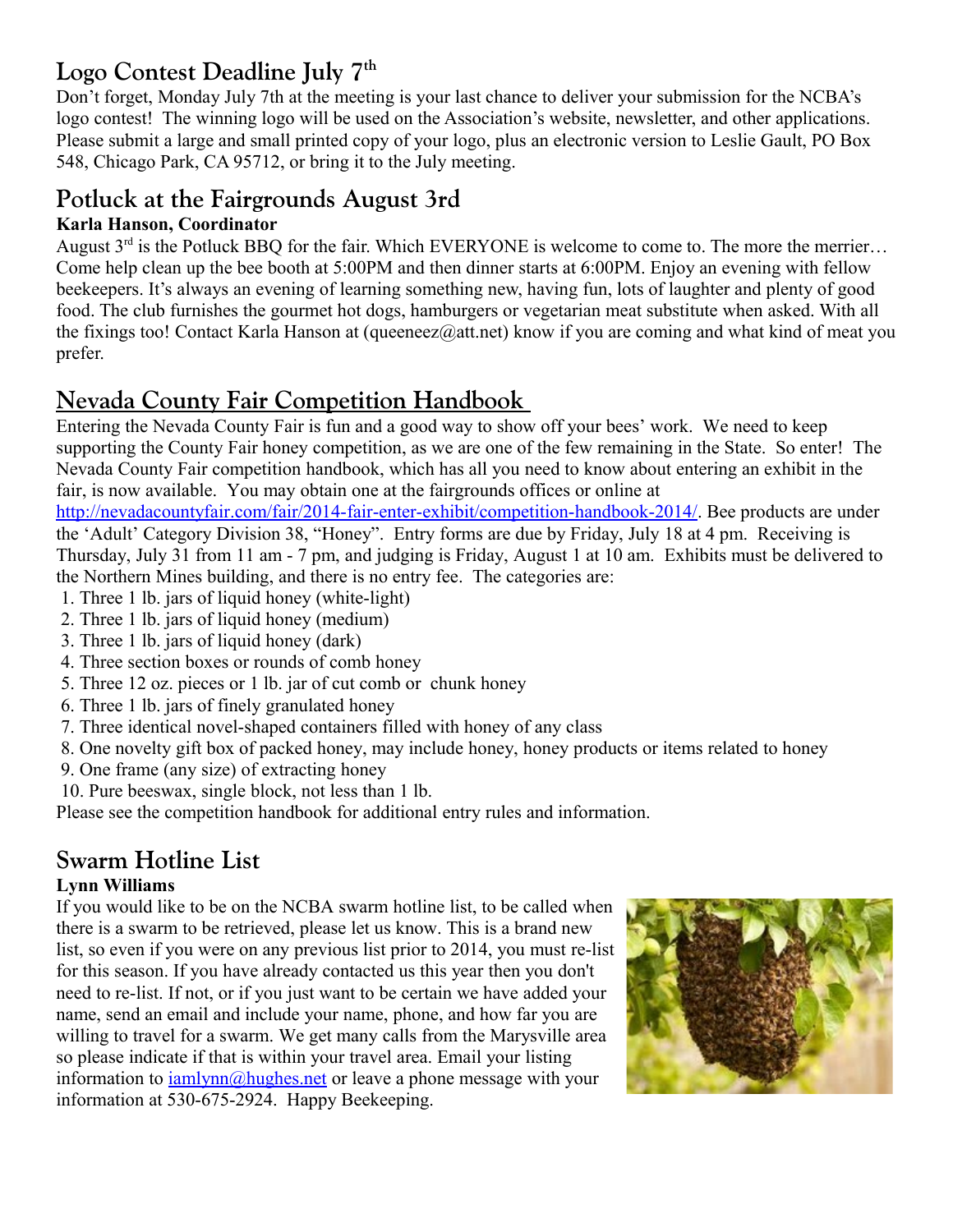# **Goodies Sign-up**

#### **Karla Hanson, Coordinator**

Please let me know if you can bring a treat for any of the coming meetings. We still need treats for our 2014 meetings. Contact Karla Hanson, [queenbeez@att.net](mailto:queenbeez@att.net)

## **Club Membership**

#### **Janet Brisson, Treasurer**

If you are a new member and want to sign up but can't make it to the meeting, you can sign up on line at NCBEES.net or email Janet at [rubes@countryrubes.com](mailto:rubes@countryrubes.com)

# **Tidbits**

#### **Brion Dunbar, Vice President**

One thing I learned about keeping bees this month.

If you open your truck door, and the 6 pound tub of Apiguard falls out and lands sideways on the ground, the lid will pop off, and approximately 80% of the contents will end up in the dirt.

One other thing is, it can be frustrating if you have a good strong colony of bees, and put a super filled with foundation on top. Even though there may be a decent honeyflow going on, the bees are reluctant to move up into the foundation and start drawing comb. One thing that can keep them from moving up is the width of the honey band that is at the top of the brood area. If its too thick, the bees don't have a sense of urgency to put more honey above. Reversing your two bottom boxes will put a solid brood area just below the honey super. Good luck.

Photo of bee working a chestnut tree at Lost Hill Farm in Nevada City on June 23rd. This particular tree is over 120 years old and was one of Felix Gillet's trees. This property also has some of his walnut and fig trees. Felix Gillet was a pioneer nurseryman in Nevada City and responsible for introducing many of the varieties of fruits, nuts, and grapes still grown in California and the Pacific northwest. Nursery Street is named because of his operation there starting in the 1870s. You can read more about him at [http://felixgillet.org.](http://felixgillet.org/)

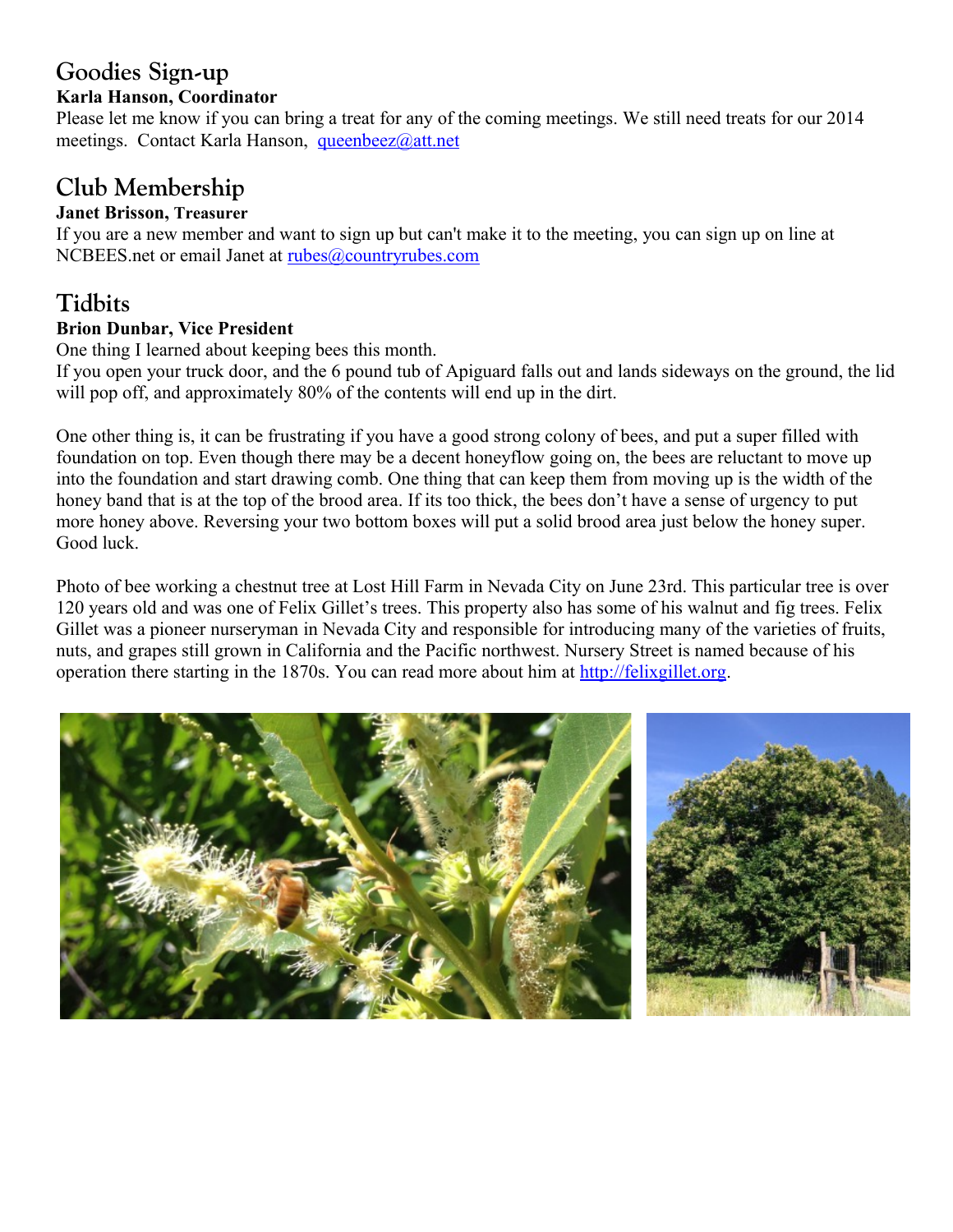## **Country Rubes Combo Screened Bottom Boards**

Special NCBA Club Price! Call Janet for details. 530 913-2724 or [rubes@countryrubes.com](mailto:rubes@countryrubes.com)

## **Honey Extraction House**

A to Z Supply has a honey extraction house available for rent. Equipment is provided and the room is heated and there's lots of hot water for clean up. For more information: 530.273.6608

**For sale**: 8 frame bottom boards. Used 1 year, good shape. \$8. Call Brion at 530/470-8691

## **Sacramento Beekeeping Supplies**

- Complete line of all beekeeping supplies
- American dealer for Sheriff suits
- Gifts-bee themed children's wear, tableware, garden décor
- Books—children's beekeeping, homemade cosmetics, candles
- Beeswax candles, molds, waxes, dyes, scents, and wicks
- Honeycomb sheets for rolling candles—35 colors

2110 X Street, Sacramento, CA 95818 (916) 451-2337 fax (916) 451-7008 Web page at [www.sacramentobeekeeping.com/](http://www.sacramentobeekeeping.com/) email: inf[o@sacramentobeekeeping.com](mailto:%20info@sacramentobeekeeping.com) Open Tuesday through Saturday 10:00 – 5:30 Mail Orders Receive Quick Service

A to Z Supply $\Box$ 13396 Ridge Road

Grass Valley, CA 95945 530-273-6608/274-3871



#### NOW CARRYING A $\square$ FULL LINE OF  $\Box$ **BEE KEEPING SUPPLIES STOP BY AND CHECK IT OUT.**

HOURS: M-F: 730 AM-530 PM SAT: 8 AM-5 PM **SUN: 9 AM-4 PM** Www.atozsupply.com sales@atozsupply.com



----------------------------------------------------------------------------- Advertising space (3" by 2") is available here and need not be bee-related. Advertising rates are \$7 per year for NCBA members and \$16 per year for non-members.



### **Top Bar Hive Group Karla Hanson, Contributor**

There is interest in having a group for people that are doing Top Bar Hives and using untreated bees. Contact Karla Hanson at [\(queeneez@att.net\)](mailto:queeneez@att.net) and indicate if you would like to be included in this group.

## **Minutes from Last Meeting**

Minutes for last month's meeting are unavailable at time of print

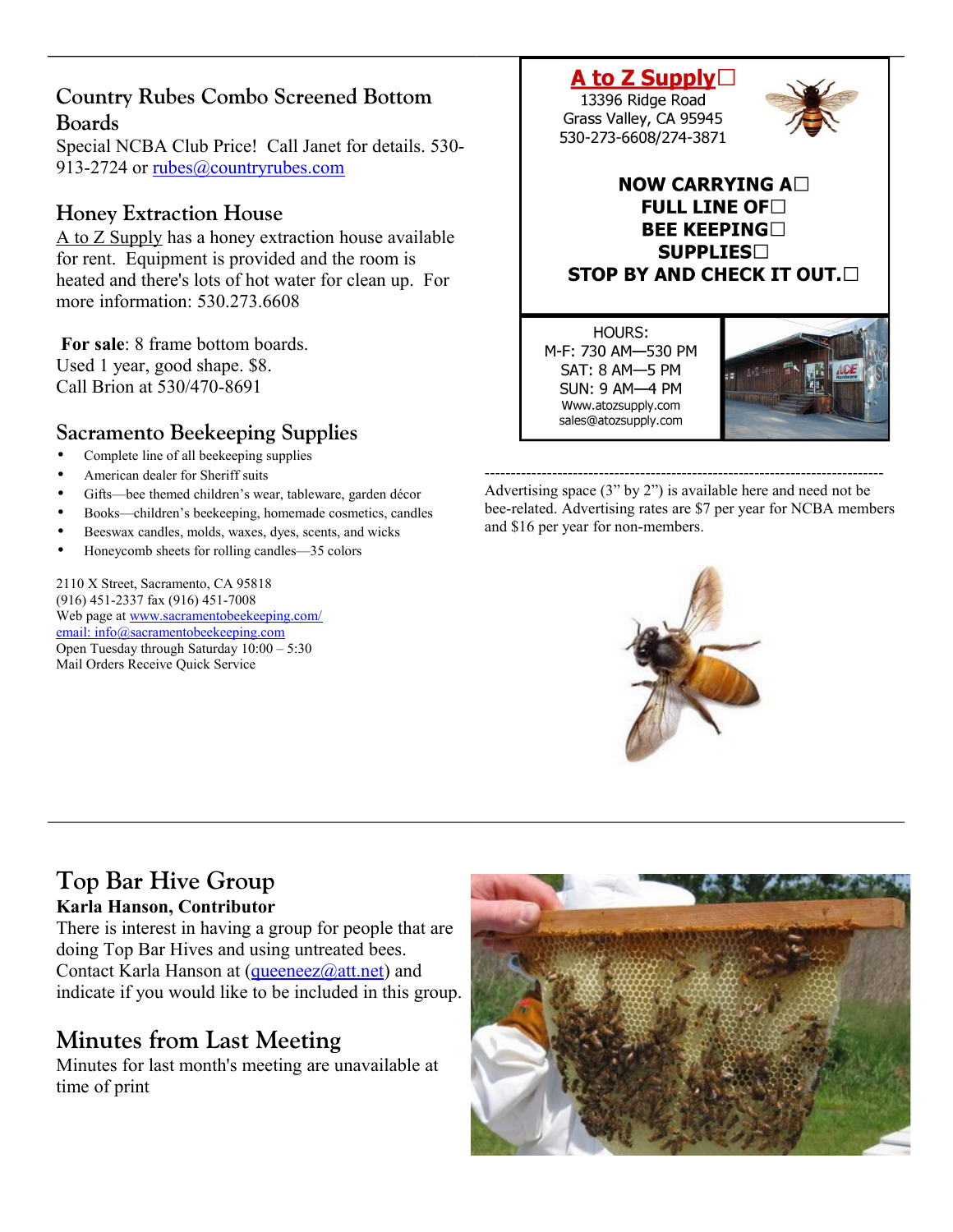## **From the Librarian Tynowyn Slattery**

First, an apology to all for not being at the last meeting; it was a busy month, I lay down for a quick rest before going to the meeting and woke up much later in my going to meeting clothes.

If you bring back books or media, and I am not available... please just lay your material flat on a shelf and I will know that I haven't checked it in yet, and you won't have to remember it for another month. Win-win. Randy has brought some good books in from Burt's bequest, stop by the library for a look. Happy Reading.

The picture is a sand sculpture complete with bee, larvae, pollen and brood.

You can always mail returned books to: Tynowyn Slattery 20493 Rome Road Nevada City, CA 95959 [swoolman@saber.net](mailto:swoolman@saber.net) ~ 530-265-6318



The Nevada County Beekeepers Association library is located in the foyer of the building. Our Librarian, Tynowyn Slattery (left), is usually available before and after meetings to help club members find both children and adult books, DVD s and videos on beekeeping. Stop by and browse the library!

# **Weed Killer Safe for Bees**

### **Jodi & Bruce McDonald, Bracken Ridge Ranch**

Every year we struggle with weeds in the garden and don't like to spray any chemicals that are harmful to our bee hives. We've finally hit on a solution that I think might benefit other beekeepers and gardeners as well. Happy Bee Keeping!



## Weed-Be-Gone

1 Gallon Vinegar 2 Cups Epson Salt 1/4 Cup Dawn Dish Soap (The Blue Original)

It will kill anything you spray it on. Just mix and spray in the morning, after the dew has evaporated. Walk away. Go back after dinner and the weeds are all gone!

Cheaper than anything you can buy anywhere! Never buy Round-up again!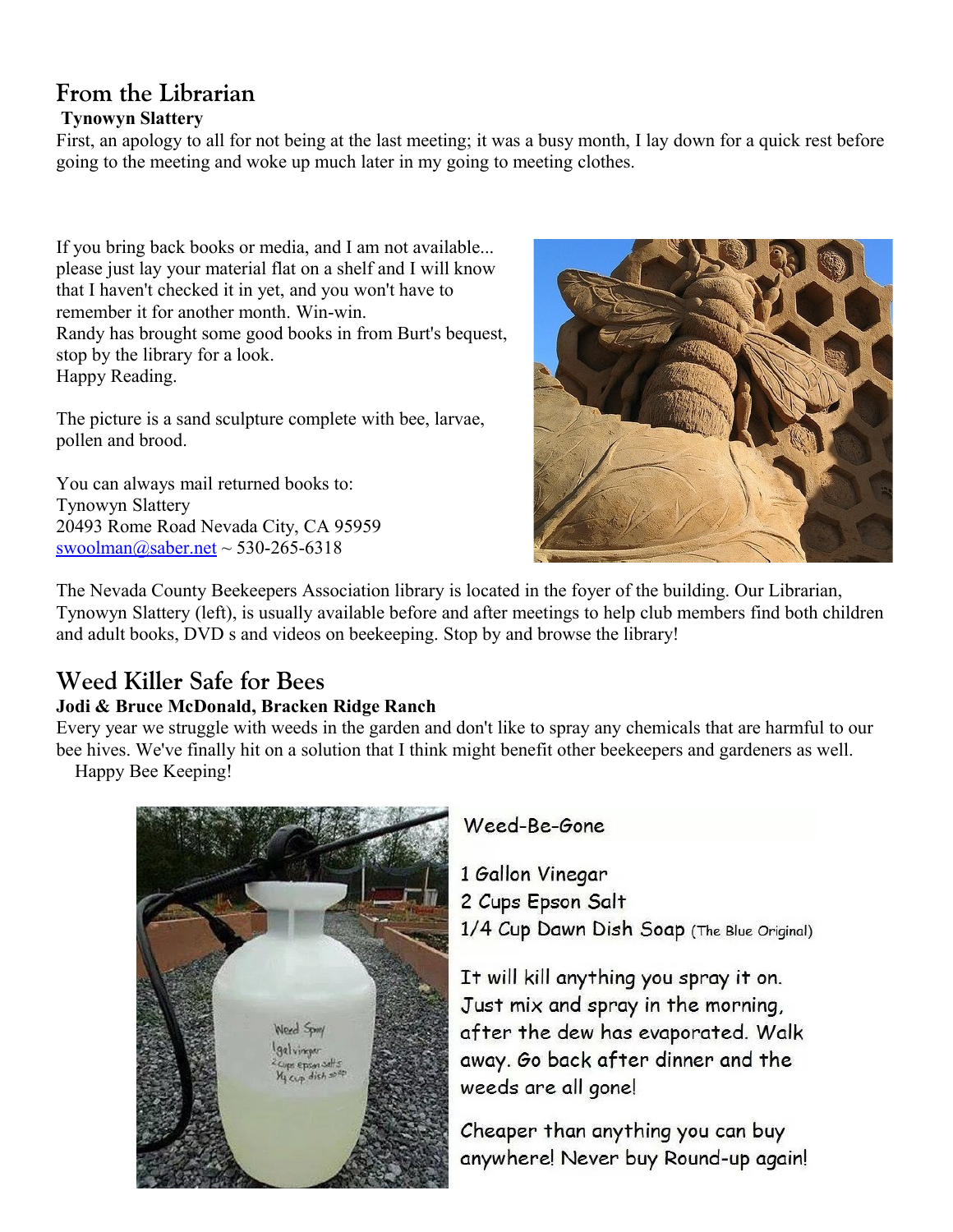## **Followup Leslie Gault, President**

Our speaker last month, Gary McClaughry, brought in a sample plant for identification. He said the bees have been all over it, and there is an abundance in my yard too that the bees have been servicing for the last couple of weeks, in the morning only, even when the blackberries are open. No one knew what the plant was, but it so happened that Luci Wilson, the ag biologist from Nevada County Ag Dept, was in the audience. She took it away, and sent the information below identifying the plant.

This looks like Poterium sanguisorba (Sanguisorba minor), an introduced member of the rose family. It's a member of the Rosaceae family, typically wind-pollinated, but obviously there was enough there to be attractive to the bees. This is also known as salad burnet, and is often cultivated for salad greens.

 $\mathcal{L}_\text{max} = \mathcal{L}_\text{max} = \mathcal{L}_\text{max} = \mathcal{L}_\text{max} = \mathcal{L}_\text{max} = \mathcal{L}_\text{max} = \mathcal{L}_\text{max} = \mathcal{L}_\text{max} = \mathcal{L}_\text{max} = \mathcal{L}_\text{max} = \mathcal{L}_\text{max} = \mathcal{L}_\text{max} = \mathcal{L}_\text{max} = \mathcal{L}_\text{max} = \mathcal{L}_\text{max} = \mathcal{L}_\text{max} = \mathcal{L}_\text{max} = \mathcal{L}_\text{max} = \mathcal{$ 

Luci Wilson Agricultural Biologist Nevada County Dept. of Agriculture, Weights & Measures 530-273-2648